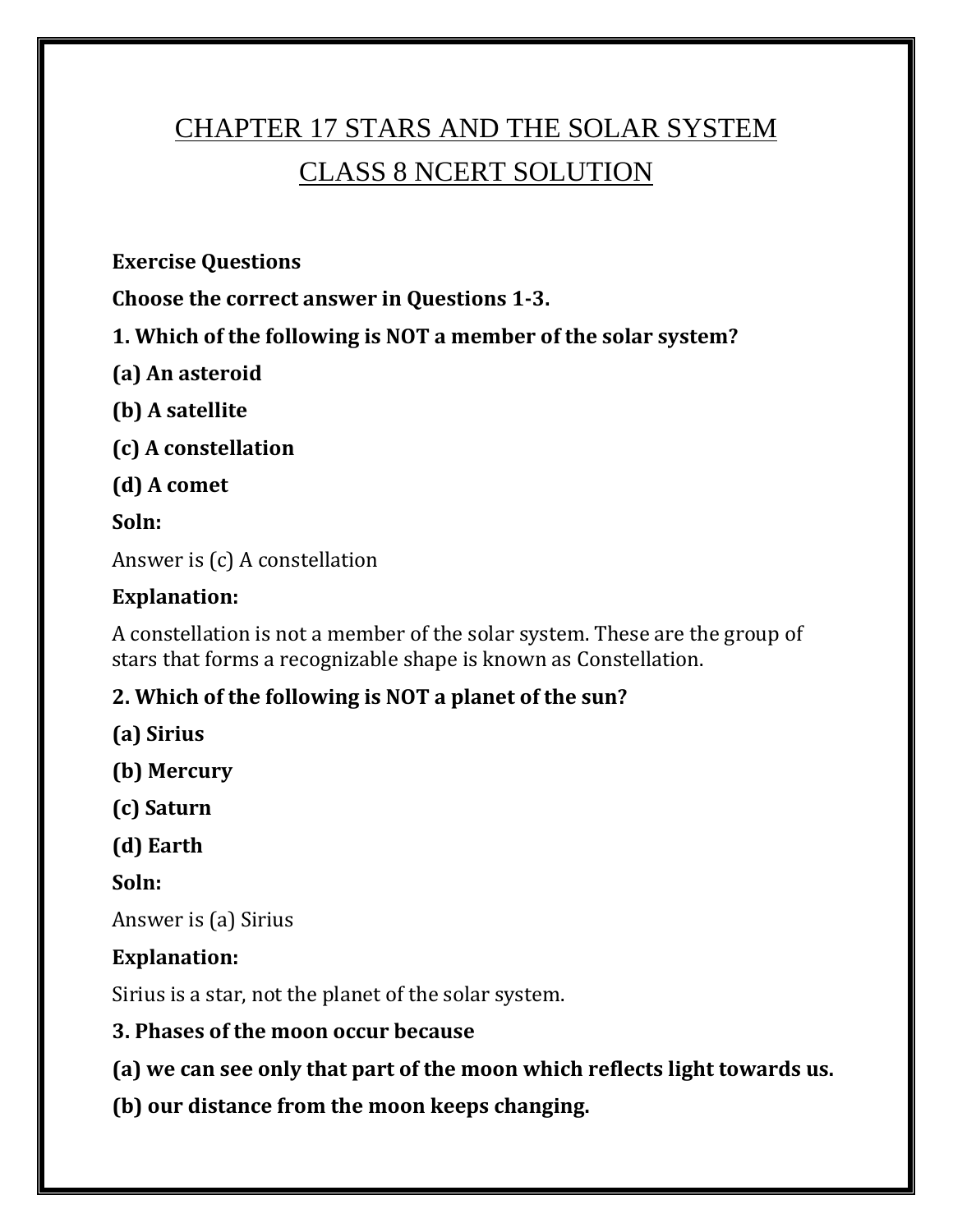# **(c) the shadow of the Earth covers only a part of the moon's surface.**

# **(d) the thickness of the moon's atmosphere is not constant.**

# **Soln:**

Answer is (a) we can see only that part of the moon which reflects light towards us.

# **Explanation:**

Moon does not have its own light. It is only be seen by us when sunlight falls on the moon and gets reflected towards us. So, we can only see the part of the moon on which the sunlight falls and reflects towards us.

# **4. Fill in the blanks.**

**(a) The planet which is farthest from the Sun is \_\_\_\_\_\_\_\_\_\_\_\_ .**

**(b) The planet which appears reddish in colour is \_\_\_\_\_\_\_\_\_\_\_\_ .**

**(c) A group of stars that appear to form a pattern in the sky is known as a \_\_\_\_\_\_\_\_\_\_\_\_ .**

**(d) A celestial body that revolves around a planet is known as \_\_\_\_\_\_\_\_\_\_.**

**(e) Shooting stars are actually not \_\_\_\_\_\_\_\_\_\_\_\_.**

**(f) Asteroids are found between the orbits of \_\_\_\_\_\_\_\_\_ and \_\_\_\_\_\_\_\_\_ .**

# **Soln:**

(a) The planet which is farthest from the Sun is **Neptune**.

(b) The planet which appears reddish in colour is **Mars**.

(c) A group of stars that appear to form a pattern in the sky is known as a **Constellation**.

(d) A celestial body that revolves around a planet is known as **satellite.**

(e) Shooting stars are actually not **stars**.

(f) Asteroids are found between the orbits of **Mars** and **Jupiter** .

**5. Mark the following statements as true (T) or false (F).**

**(a) Pole star is a member of the solar system. ( )**

**(b) Mercury is the smallest planet of the solar system. ( )**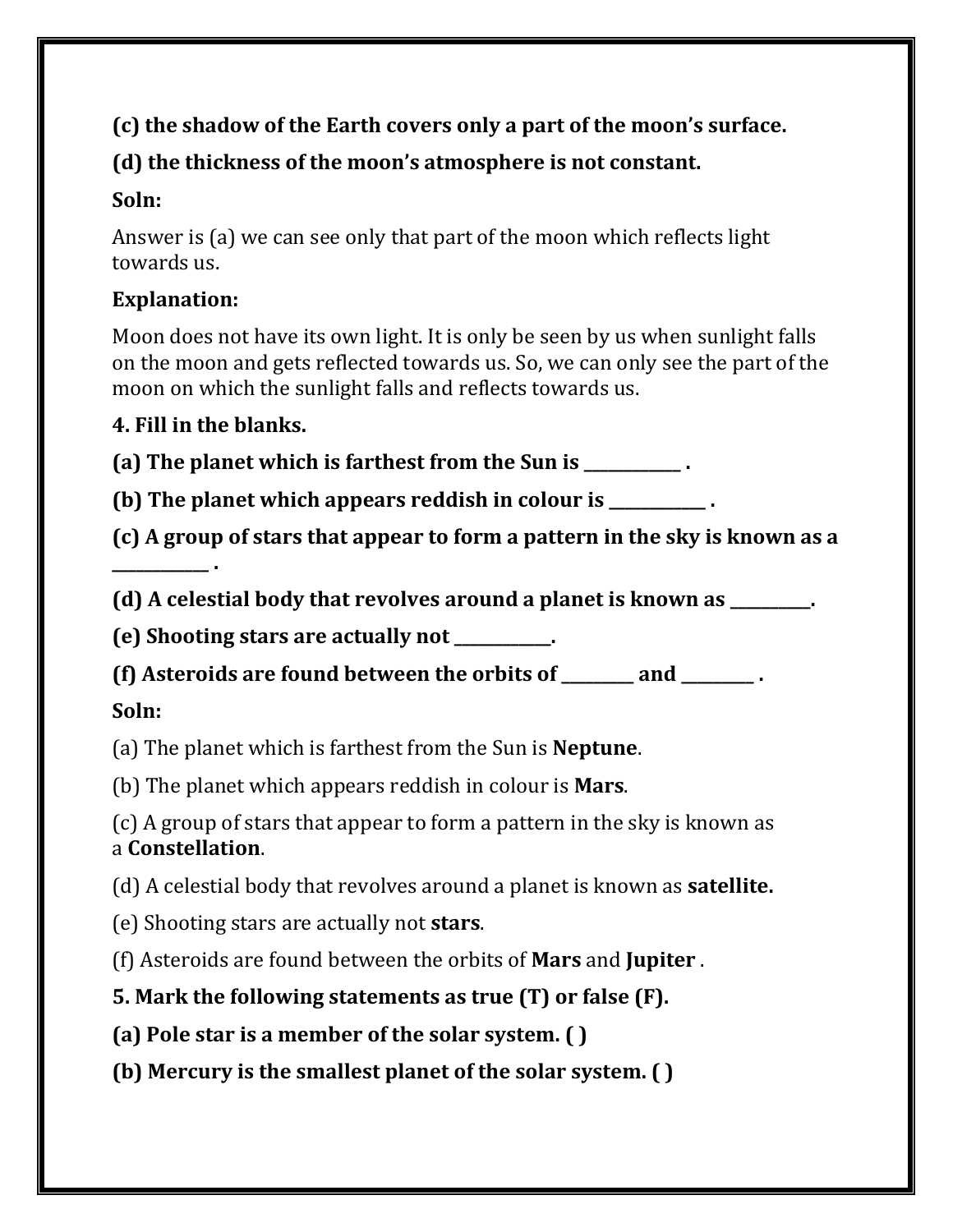**(c) Uranus is the farthest planet in the solar system. ( )**

**(d) INSAT is an artificial satellite. ( )**

**(e) There are nine planets in the solar system. ( )**

**(f) Constellation Orion can be seen only with a telescope. ( )**

**Soln:**

(a) False

Concept Insight: Pole Star is not a member of the Solar System.

(b) True

(c) False

Concept Insight: Neptune is the farthest planet in the solar system.

(d) True

(e) False

Concept Insight: There are eight planets in the Solar System. They are Mercury, Venus, Earth, Mars, Jupiter, Saturn, Uranus and Neptune.

(f) False

Concept Insight: Constellation Orion can be seen during winters around late evenings. It is one of the most magnificent constellations in the sky, visible to the naked eyes.

#### **6. Match items in column A with one or more items in column B.**

| A                           | B              |
|-----------------------------|----------------|
| (i) Inner planets           | (a) Saturn     |
| (ii) Outer planets          | (b) Pole star  |
| (iii) Constellation         | (c) Great Bear |
| (iv) Satellite of the Earth | (d) Moon       |
|                             | (e) Earth      |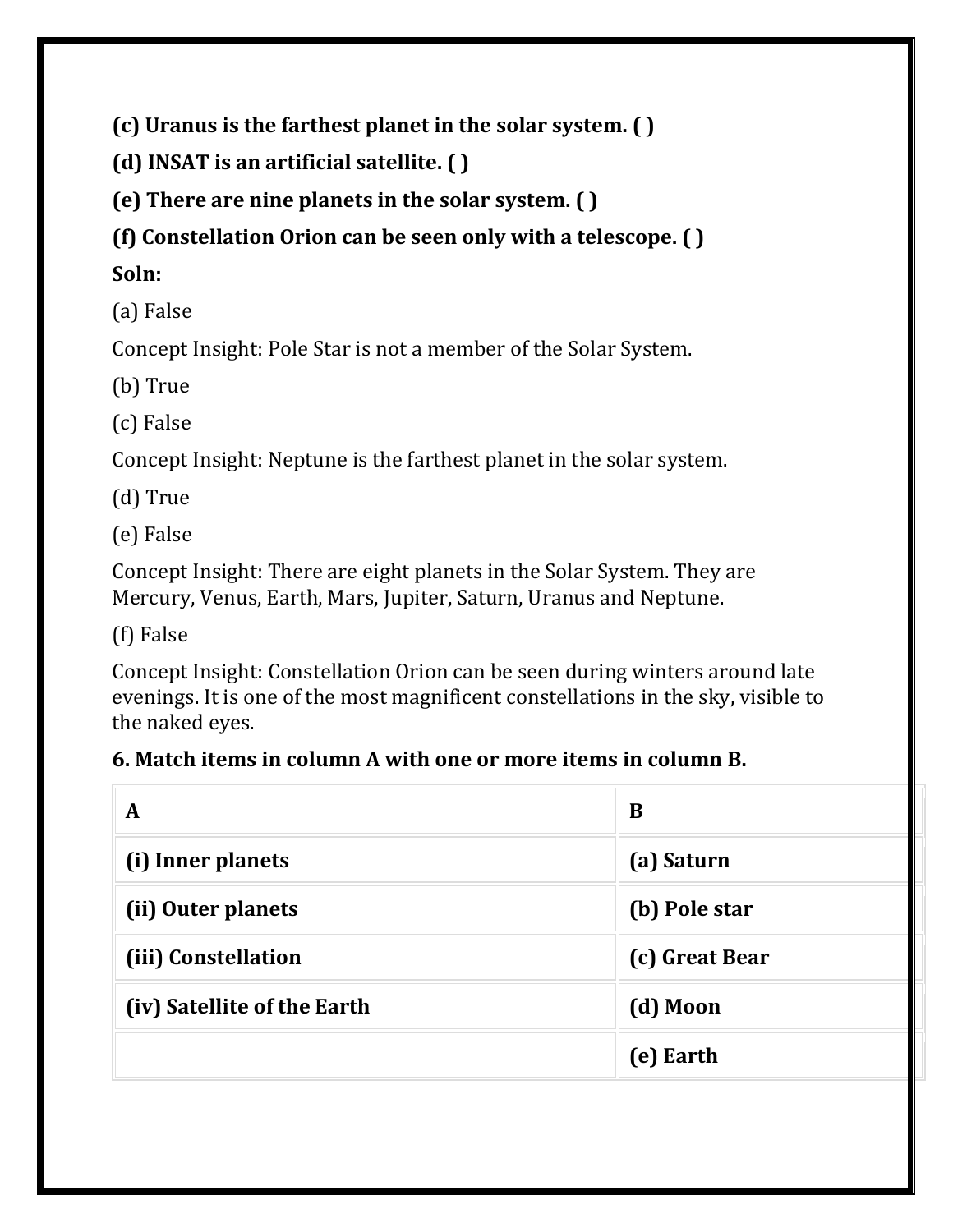|                             | (f) Orion               |  |
|-----------------------------|-------------------------|--|
|                             | (g) Mars                |  |
| Soln:                       |                         |  |
| $\mathbf{A}$                | B                       |  |
| (i) Inner planets           | $(g)$ Mars, $(e)$ Earth |  |
| (ii) Outer planets          | (a) Saturn              |  |
| (iii) Constellation         | (c) Great Bear, Orion   |  |
| (iv) Satellite of the Earth | (d) Moon                |  |

#### **7. In which part of the sky can you find Venus if it is visible as an evening star?**

#### **Soln:**

The planet Venus is found in the western part of the sky after sunset and is said to be known as an evening star**.**

# **8. Name the largest planet of the solar system.**

# **Soln:**

Jupiter is the largest planet of the solar system.

# **9. What is a constellation? Name any two constellations.**

# **Soln:**

The group of stars that forms a recognizable pattern in the sky is known as a constellation.

Two constellations are; Ursa Major and Orion

# **10. Draw sketches to show the relative positions of prominent stars in (a) Ursa Major and (b) Orion**

# **Soln:**

a) Orion seems to be like a hunter. The three bright stars appear in the belt, while five bright stars are arranged in the form of a quadrilateral.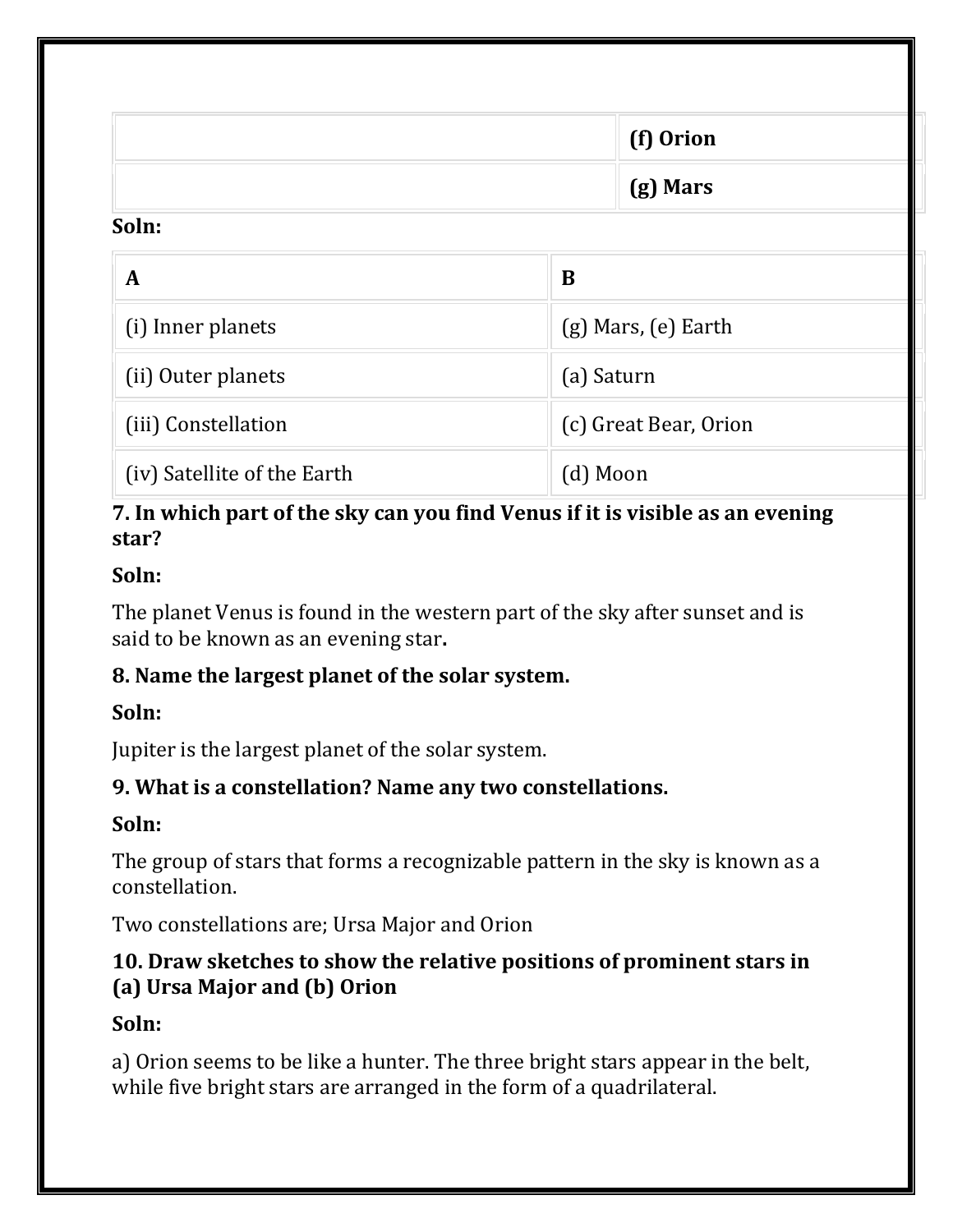b) Ursa Major seems to be like a big dipper. There are four stars in the bowl of the dipper and three bright stars in the handle.



**11. Name two objects other than planets which are members of the solar system.**

#### **Soln:**

a) Meteors

Meteors are small celestial objects that are seen as bright streaks of light in the sky. Due to the heat produced by the friction of the Earth's atmosphere, the Meteors are burnt out while entering in, this causes the bright streaks in the sky. They are not planets.

# b) Asteroids

The Asteroids are the collection of a huge number of small objects; gasses and dust revolving around the sun. Between the orbits of Mars and Jupiter, they occupy the large gap. These are not planets. They are the celestial bodies and are known as Asteroids.

# **12. Explain how you can locate the Pole Star with the help of Ursa Major.**

#### **Soln:**

For locating, the pole stars in the sky, first the big dropper or the Ursa Major constellation must be found . The bowl of the big dipper consists of the four bright stars.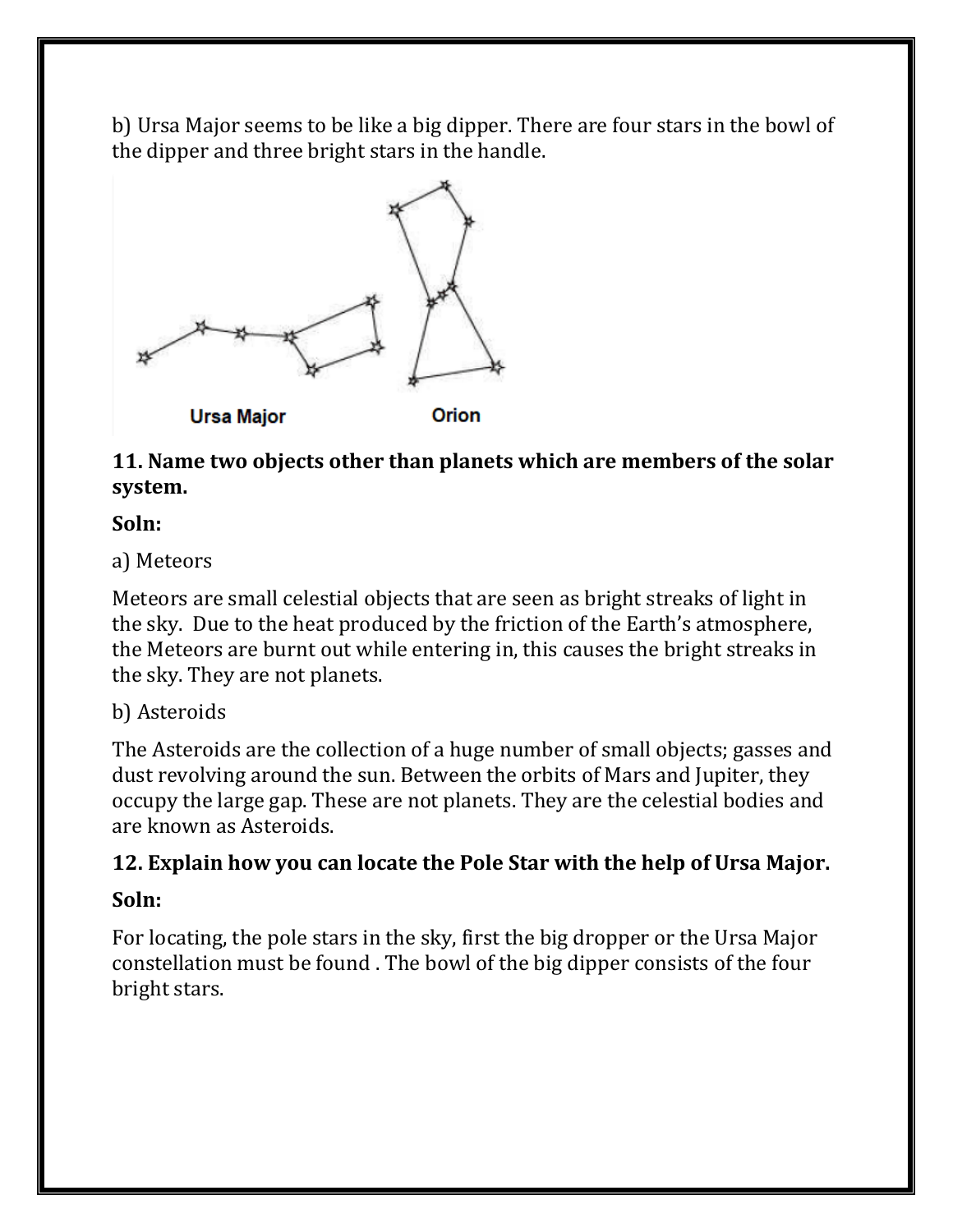

**Ursa Major** 

Imagine the two stars at the end of this bowl. Then make an imaginary straight line towards the northern direction connecting these two stars.



This imaginary line meets the star called Pole star. The length of the imaginary line from the bowl is about five times the distance between the two stars of the bowl.

#### **13. Do all the stars in the sky move? Explain.**

#### **Soln:**

**No,** the earth rotates on its axis from west to east. Therefore, all the stars in the sky (except the pole star) seem to move from east to west. With reference to Earth, pole star in the sky does not seem to move because it is located above the axis of rotation of the Earth in the north direction. It seems to remain stationary at a point in the sky.

#### **14. Why is the distance between stars expressed in light years? What do you understand by the statement that a star is eight light-years away from the Earth?**

#### **Soln:**

The distance of the star from the earth and the distance between the stars are very huge. It is troublesome to express this distance in kilometre (km).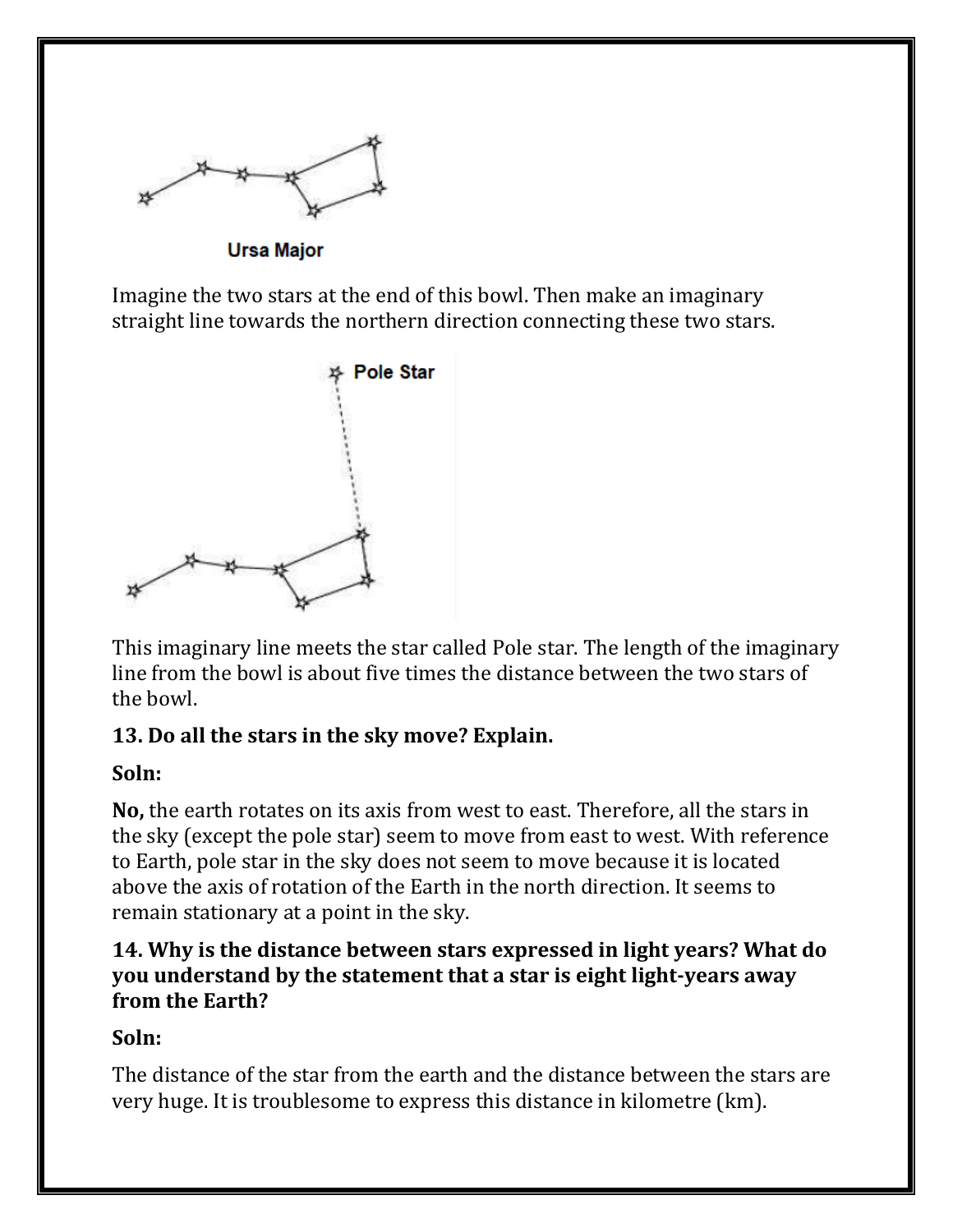Therefore, these huge distances are expressed in light-years. One light-year is equal to the distance travelled by the light in one single year. One light-year is equal to 9.46 x 10<sup>12</sup> km.

A distance of the star from the Earth is eight light-years. This means the distance between them is equal to the distance travelled by the light in eight years, i.e. distance of the star is  $8 \times (9.6 \times 10^{12}) = 7.6 \times 10^{13}$  km away from Earth.

#### **15. The radius of Jupiter is 11 times the radius of the Earth. Calculate the ratio of the volumes of Jupiter and the Earth. How many Earths can Jupiter accommodate?**

**Soln:**

Let us consider Jupiter and Earth are two spheres with radii *R* and *R*' respectively. Given in the question that radius of Jupiter is 11 times the radius of the Earth.

So, *R'*= 11*R*

Volume of sphere of radius r is given as  $=$   $\frac{4}{3} \pi r^3$ 

Volume of Earth =  $\frac{4}{3}$ πr<sup>3</sup>

And, volume of Jupiter =  $\pi(R^1)^3$ 

 $=$ <sup>4</sup>/<sub>3</sub>  $\pi$ (R<sup>1</sup>)<sup>3</sup>=1331[4/3 $\pi$ R3]

The ratio of the volume of Jupiter and earth

=volume of Jupiter volume of Earth =1331(4/3πR3)4/3πR3=1331

Therefore, this ratio suggests that Jupiter can fit 1331 number of Earth in it.

**16. Boojho made the following sketch (Fig. 17.29) of the solar system. Is the sketch correct? If not, correct it.**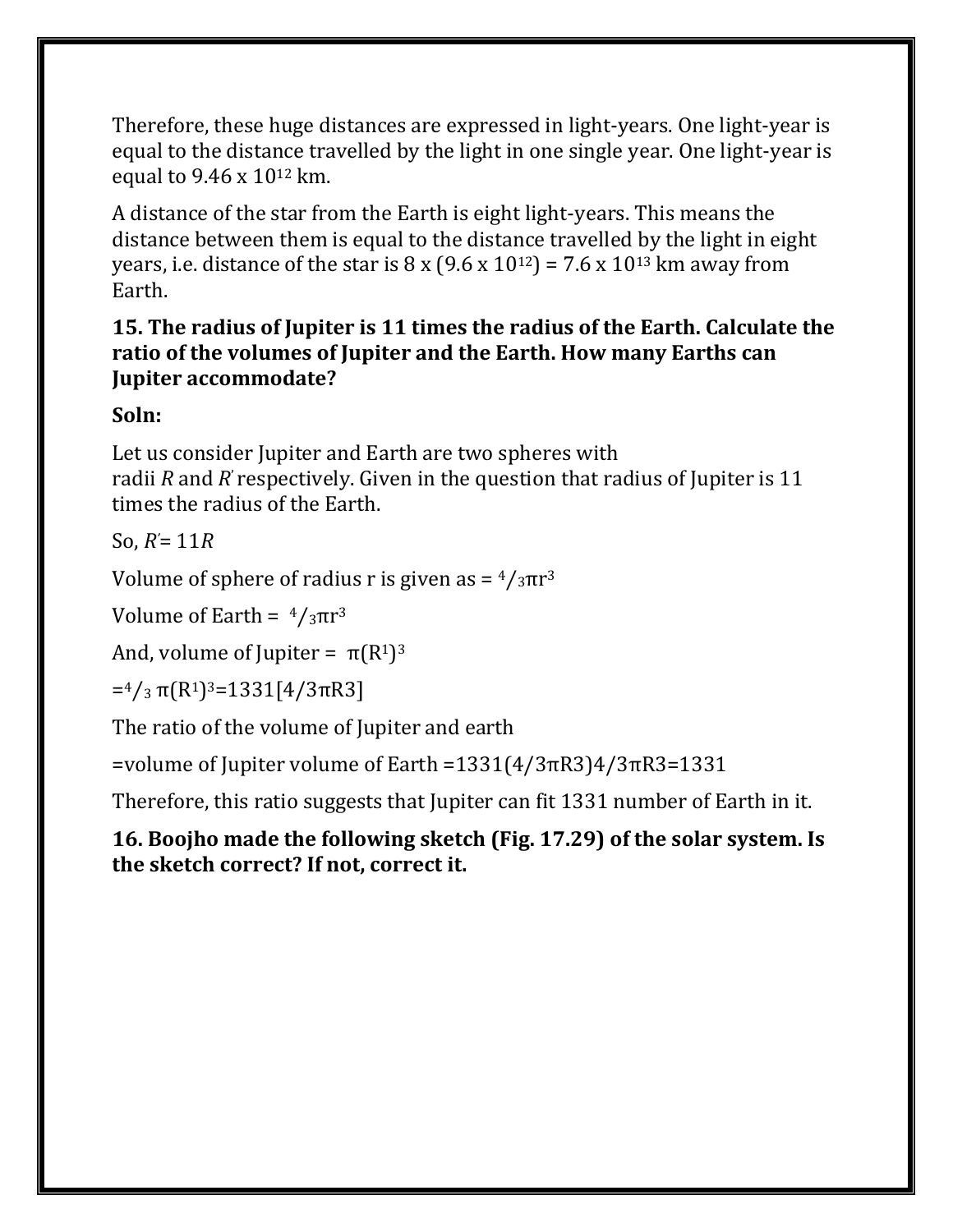

#### **Soln:**

No, the diagram made by the Boojho is not correct, because in the solar system the sequence of the planets of their distance from the sun is like; Mercury, Venus, Earth, Mars, Jupiter, Saturn, Uranus, and Neptune. Here he had changed the positions of the planets Venus, Mars, Neptune and Uranus. Besides this, he had shown in the diagram that shows the Asteroids belt in the gap between the orbits of Saturn and Jupiter. This is incorrect. The Asteroids belt is located in the middle of the orbits of Jupiter and Mars. The correct diagram of the solar system is given below: